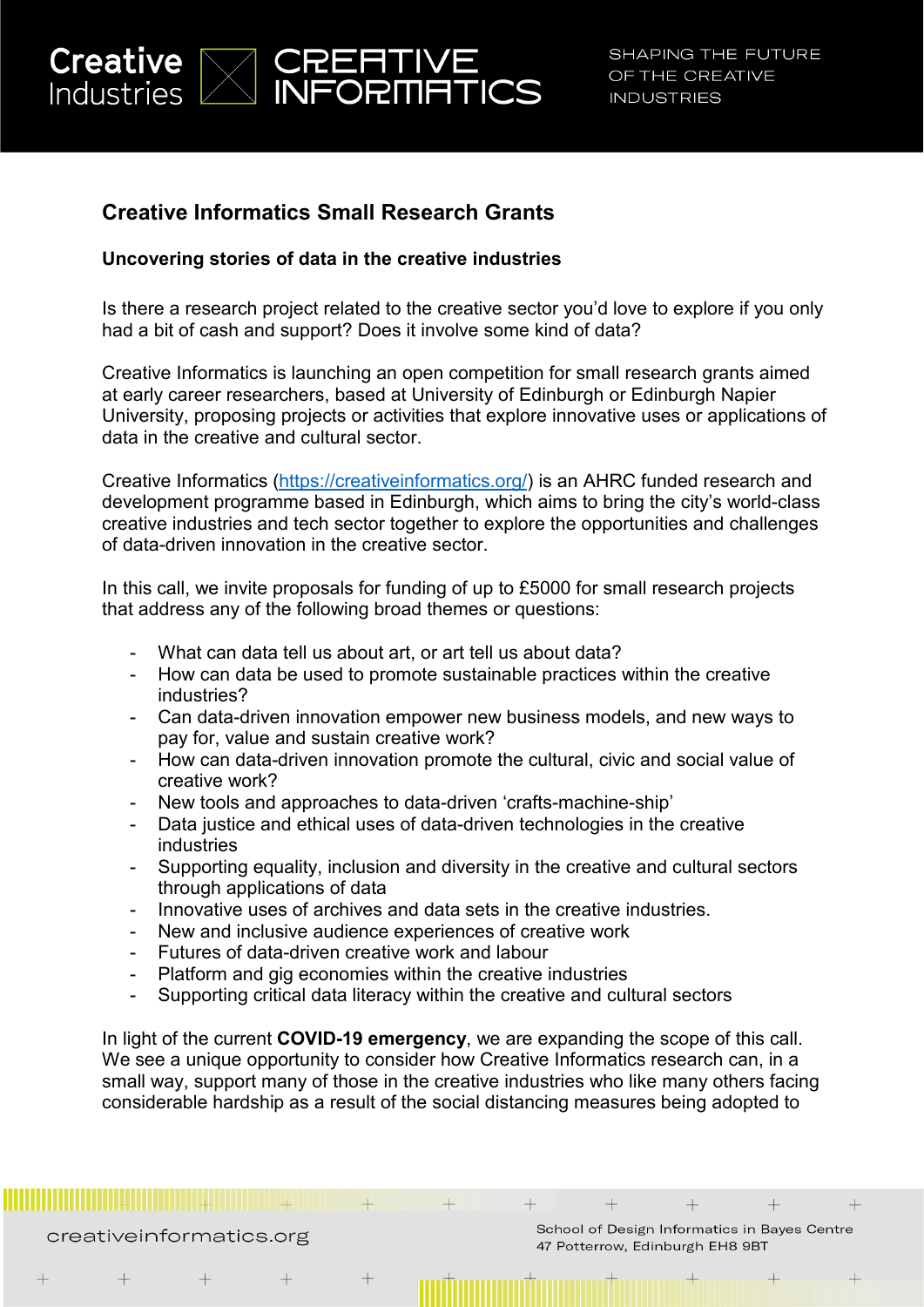combat COVID-19. Indeed, this situation highlights the need to support the resilience of the Creative Industries in the longer term as well.

Therefore, as well as projects addressing the broader topics of Creative Informatics research raised above, we would encourage applicants to consider research projects related to the following topics:

- Supporting remote collaboration and performances of creative work
- New online business models for creative work
- Creative online audience collaborations
- Live-streaming economies
- Barriers and challenges to online creative work

Further ideas and inspiration could also be found in relation the recent UKRI 'Audiences of the Future' call: [https://www.ukri.org/innovation/industrial-strategy-challenge](https://www.ukri.org/innovation/industrial-strategy-challenge-fund/audience-of-the-future/)[fund/audience-of-the-future/](https://www.ukri.org/innovation/industrial-strategy-challenge-fund/audience-of-the-future/)

This fund is supported by an AHRC Skills Development fund granted to Creative Informatics, and therefore we will prioritise applications from early-career researchers (including PhD students and PDRAs), which demonstrate opportunities for researcher development through the project.

To support dissemination of the research and developing a wider Creative Informatics research community, we will ask successful projects to provide a short report detailing their activities and outcomes, and invite all of the projects to take part in a Creative Informatics research symposium in Autumn 2020.

### *Eligible Costs and Support*

*Clearly, the landscape of what research we can safely and ethically do in the next six months, and indeed the value of that research, has changed quite rapidly as a result of COVID-19. As far as possible, we therefore ask applicants to be responsible and take into account the feasibility of any proposed research activities during this time. In particular, you should take note of limitations to travel, face-to-face contact, and any changes to your local university ethics policies. Clearly there is a great deal of uncertainty here, especially regarding how long current restrictions will last. In this case, we also ask you to consider in your application form any contingency plans for conducting your research under restricted circumstances.* 

*For some initial examples of possible alternatives to face-to-face research please see:*

• *<https://twitter.com/DrAdamJowett/status/1240190672960991233>*

 $+$ 

• *[https://docs.google.com/document/d/1clGjGABB2h2qbduTgfqribHmog9B6P0Nv](https://docs.google.com/document/d/1clGjGABB2h2qbduTgfqribHmog9B6P0NvMgVuiHZCl8/preview) [MgVuiHZCl8/preview](https://docs.google.com/document/d/1clGjGABB2h2qbduTgfqribHmog9B6P0NvMgVuiHZCl8/preview)*

This funding is intended to cover the direct project costs of the proposal, and the costs should be clearly attributable to the project activities. Eligible costs may include:

 $+$ 

 $+$   $-$ 

 $+$   $+$   $-$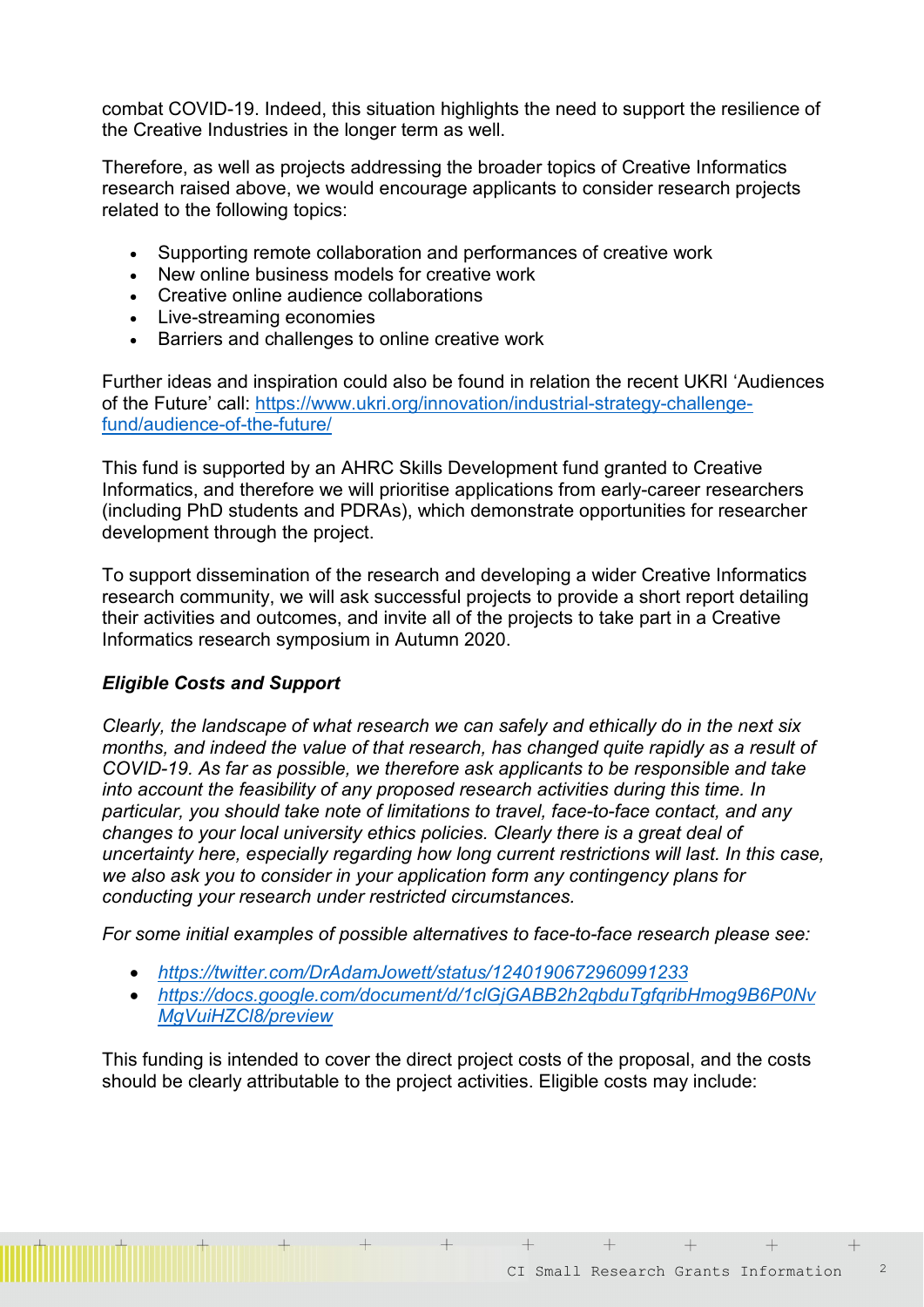- Staff costs (see below)
- Research assistance
- Developing pilot projects
- Art or research interventions
- Workshops, meetings, events or exhibitions
- Resources and materials including software licences to support your research
- Participant compensation
- External partners to support your research (e.g. transcription, design work, software development).
- Training or development necessary for the proposed project
- Travel / dissemination activities

Staff costs from University of Edinburgh, or Edinburgh Napier University should not include institutional overheads or indirect costs, or any element that should properly be ascribed to institutional overheads. You should liaise with your relevant research office to ensure staff time is appropriately costed.

In-kind contributions are not required for these proposals, however where additional support from other organisations is committed, please describe this in your application.

### *Application and Selection Process*

The deadline for applications will be **5pm, Thursday April 16th**.

Applications should be sent to creative informatics@ed.ac.uk as a pdf, using the application form available on this page: [https://creativeinformatics.org/showcase/a](https://creativeinformatics.org/showcase/)pplyfor-a-ci-small-research-grant

Applications will be reviewed and scored by an interdisciplinary panel of Creative Informatics researchers, supported by the wider Creative Informatics team. We aim to fund at least 5 projects. Applicants will be notified before the end of April.

Projects should be undertaken in May - October 2020.

 $+$ 

This call is led by Creative Informatics' five post-doctoral researchers: Chris Elsden, Ingi Helgason, Susan Lechelt, Inge Panneels and Pip Thornton who can additionally provide support to successful projects to forge connections with academic and creative partners.

Applications will be judged by these researchers, along with support from professional and academic colleagues also working on the Creative Informatics project. We are looking for interdisciplinary research questions that are risky, challenge existing theoretical and methodological paradigms, and have the potential to contribute to the creative industries in Edinburgh. Applications should bear in mind ethical approaches to research, abiding by host university regulations and procedures, and Creative Informatics own ethical guidelines for funded projects available here: <https://doi.org/10.5281/zenodo.3610104>

 $+$ 

 $+$   $-$ 

 $+$   $-$ 

 $+$ 

 $+$   $-$